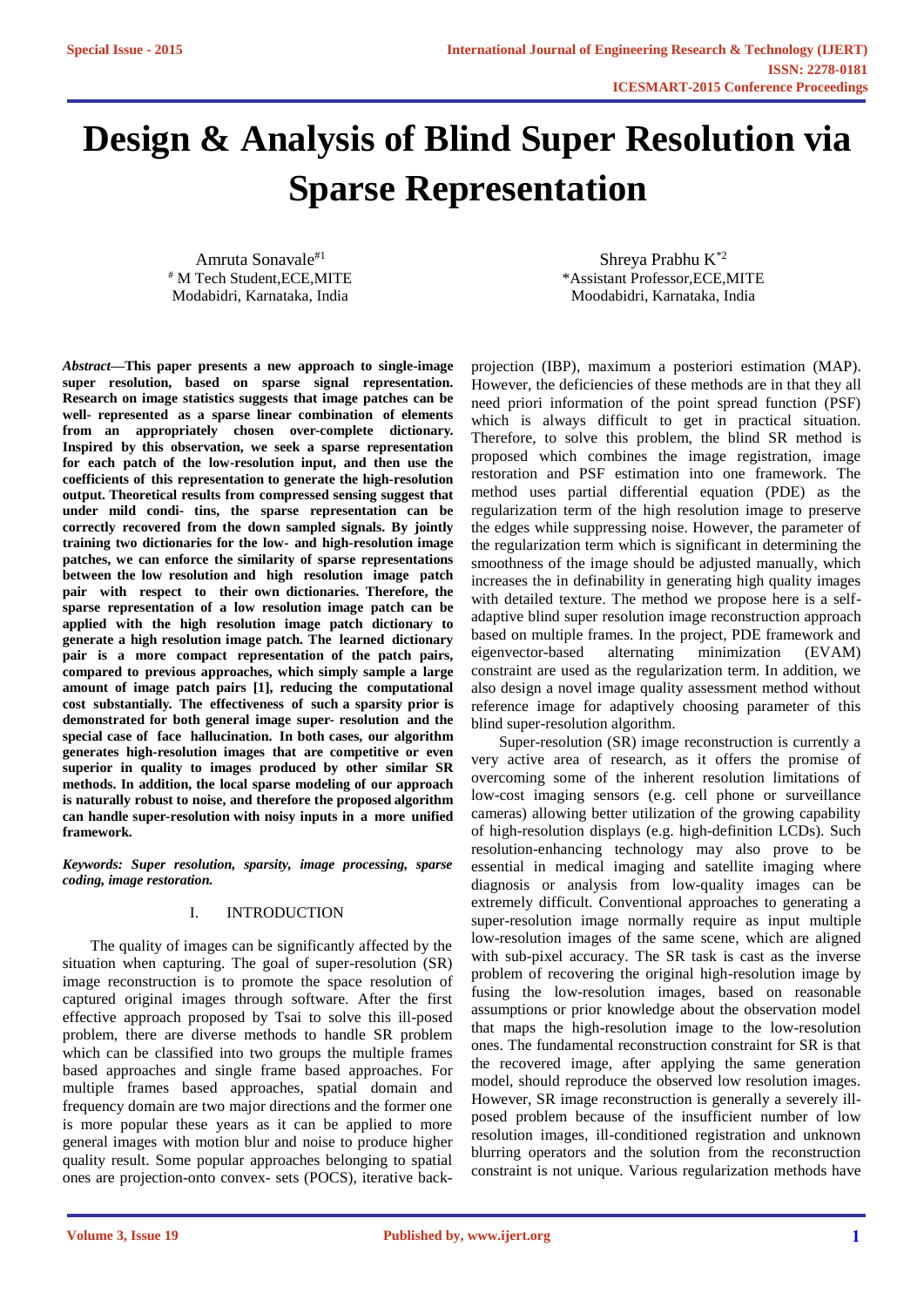been proposed to further stabilize the inversion of this illposed problem. However, the performance of these reconstruction-based super-resolution algorithms degrades rapidly when the desired magnification factor is large or the number of available input images is small. In these cases, the result may be overly smooth, lacking important highfrequency details. Another class of SR approach is based on interpolation. While simple interpolation methods such as Bilinear or Bi-cubic interpolation tend to generate overly smooth images with ringing and jagged artifacts, interpolation by exploiting the natural image priors will generally produce more favorable results. It represented the local image patches using the background/foreground descriptors and reconstructed the sharp discontinuity between the two. Explored the gradient profile prior for local image structures and applied it to super-resolution. Such approaches are effective in preserving the edges in the zoomed image. However, they are limited in modeling the visual complexity of the real images. For natural images with fine textures or smooth shading, these approaches tend to produce watercolorlike artifacts. A third category of SR approach is based on machine learning techniques, which attempt to capture the occurrence prior between low-resolution and high-resolution image patches. Proposed an example-based learning strategy that applies to generic images where the low-resolution to high-resolution prediction is learned via a Markov Random Field (MRF) solved by belief propagation. Here it extends this approach by using the Primal Sketch priors to enhance blurred edges, ridges and corners. Nevertheless, the above methods typically require enormous databases of millions of highresolution and low-resolution patch pairs, and are therefore computationally intensive. Here it adopts the philosophy of Locally Linear Embedding (LLE) from manifold learning, assuming similarity between the two manifolds in the highresolution and the low-resolution patch spaces. Their algorithm maps the local geometry of the low-resolution patch space to the high-resolution one, generating high-resolution patch as a linear combination of neighbors. Using this strategy, more patch patterns can be represented using a smaller training database. However, using a fixed number K neighbors for reconstruction often results in blurring effects, due to over- or under-fitting. In our previous work we proposed a method for adaptively choosing the most relevant reconstruction neighbors based on sparse coding, avoiding over or under fitting of and producing superior results.

However, sparse coding over a large sampled image patch database directly is too time-consuming. While the mentioned approaches above were proposed for generic image superresolution, specific image priors can be incorporated when tailored to SR applications for specific domains such as human faces. This face hallucination problem was addressed in the pioneering work of Baker and Canada. However, the gradient pyramid-based prediction introduced in does not directly model the face prior, and the pixels are predicted individually, causing discontinuities and artifacts. It proposed a two-step statistical approach integrating the global PCA model and a local patch model. Although the algorithm yields good results, the holistic PCA model tends to yield results like the mean face and the probabilistic local patch model is complicated and computationally demanding. Wei Liu

proposed a new approach based on Tensor Patches and residue compensation. While this algorithm adds more details to the face, it also introduces more artifacts. This project focuses on the problem of recovering the super resolution version of a given low-resolution image.

# II. METHODOLOGY

# *A. Self-Adaptive Blind Super-Resolution*

#### *ImageReconstruction i. Methemathical Model:*

SR can be seen as the opposite procedure of observation model in imaging system. The low resolution images are captured through the process of blurring, distortion, down sampling as well as system noise. The blurringwarping model is an appropriate mathematical model in SR can be represented as

$$
L_k = D[M_k(B_k * H)] + N_k
$$
\n(1)

Where  $L_k$  is the captured frame  $K<sup>th</sup>$  low resolution image with the size of  $m \times n$ , H is the corresponding high resolution image, $B_k$  is the PSF of the K<sup>th</sup> frame which convolves with the high resolution image and determines the type of blur.  $M_k$  is the motion and distortion operator,D is the down-sampling operator, and  $N_k$  denotes the system noise.

*ii. Approach Pipeline:*This approach consists of two main stages. First, PDE is used as the regularization term of high resolution image, which contains Lorentzian function as spread coefficient. In another aspect, it uses EVAM constraint as the regularization term of the extended PSF. Alternating minimization algorithm is used to minimize the cost function. Second, we propose a no reference image quality assessment method which considers the effects of blurring and ringing to guide the choice of parameters in the regularization term. In this way it is possible to preserve the details of the image since the parameter significantly determines the smoothness of the resulting image.

## *B. Image Resolution Vai Sparse Representation*

To solve these ill-posed and ill-conditioned proplem two constraints are modeled in this session those are

*i. Reconstruction Constraint:* The observed lowresolution image Y is a blurred and down sampled version of the high resolution image X:

$$
Y = SHX \tag{2}
$$

Here, H represents a blurring filter, and S the down sampling operator. Super-resolution remains extremely ill-posed, since for a given low-resolution input **Y** , infinitely many highresolution images **X** satisfy the above reconstruction constraint. We further regularize the problem via the following prior on small patches **x** of **X**.

*ii. Sparsity Prior:* The patches **x** of the high-resolution image X can be represented as a sparse linear combination in a dictionary Dh trained from high-resolution patches sampled from training images:

 $x \approx Dh$  For some  $x \approx Dh$  a for some  $a \in RK$  with aok (3)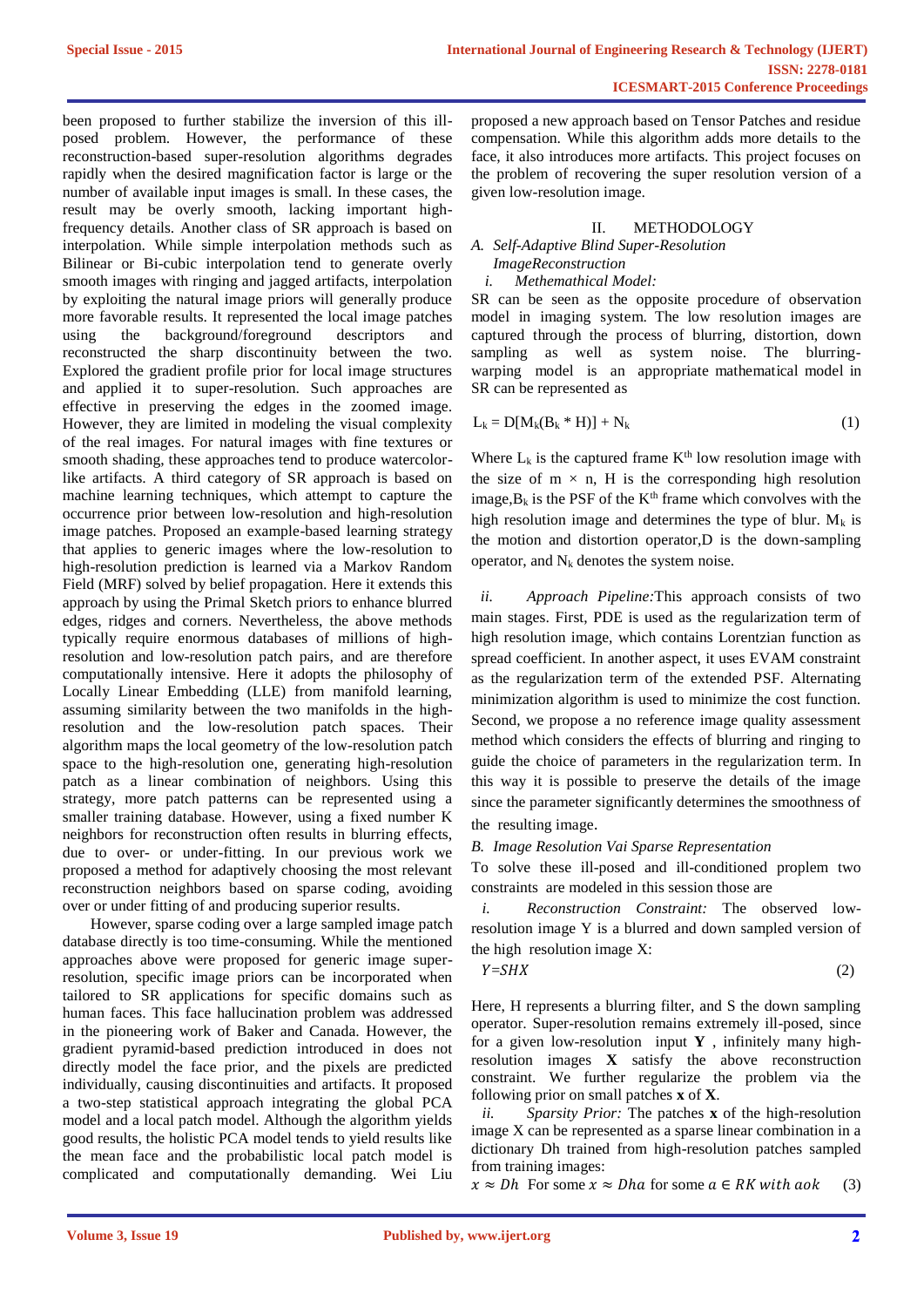The sparse representation **α** will be recovered by representing patches **y** of the input image **Y**, with respect to a low resolution dictionary *Dl* co-trained with *Dh.* It applies this approach to both generic images and face images. For generic image super-resolution, we divide the problem into two steps. First, as suggested by the sparsity prior, we find the sparse representation for each local patch, respecting spatial compatibility between neighbors. Next, using the result from this local sparse representation, we further regularize and refine the entire image using the reconstruction constraint. In this strategy, a local model from the sparsity prior is used to recover lost high-frequency for local details. The global model from the reconstruction constraint is then applied to remove possible artifacts from the first step and make the image more consistent and natural. The face images differ from the generic images in that the face images have more regular structure and thus reconstruction constraints in the face subspace can be more effective. For face image super-resolution, we reverse the above two steps to make better use of the global face structure as a regularize. We first find a suitable subspace for human faces, and apply the reconstruction constraints to recover a medium resolution image. We then recover the local details using the sparsity prior for image patches.

#### *C. Generic Image Super-Resolution from Sparsity*

*i. Local Model from Sparse Representastion:* Similar to the patch-based methods mentioned previously, our algorithm tries to infer the high resolution image patch for each lowresolution image patch from the input. For this local model, we have two dictionaries **D**h and **D**l, which are trained to have the same sparse representations for each high-resolution and low-resolution image patch pair. We subtract the mean pixel value for each patch, so that the dictionary represents image textures rather than absolute intensities. In the recovery process, the mean value for each high-resolution image patch is then predicted by its low-resolution version. For each input low-resolution patch **y**, we find a sparse representation with respect to **D**l. The corresponding high-resolution patch bases **D**h will be combined according to these coefficients to generate the output high-resolution patch **x.**

*ii. Learning the dictionary pairs:* This section will focus on learning a more compact dictionary pair for speeding up the computation.The super-resolution problem using sparse prior which states that each pair of high and low-resolution image patches have the same sparse representations with respect to the two dictionaries *Dh* and *Dl*.A straightforward way to obtain two such dictionaries is to sample image patch pairs directly, which preserves the correspondence between the high resolution and low resolution patch items However,such a strategy will result in large dictionaries and hence expensive computation.

*iii. Single Dictionary Training:* Sparse coding is the problem of finding sparse representations of the signals with respect to an over complete dictionary D. The dictionary is usually learned from a set of training examples  $X = \{x1, x2, \ldots\}$ *xt}*. Generally, it is hard to learn a compact dictionary which guarantees that sparse representation can be recovered minimization. Fortunately, many sparse coding algorithms proposed.

## III. ALGORITHMS

*Algorithm 1: (Super-Resolution via Sparse Representation).* 1: Input: training dictionaries Dh and Dl, a low-resolution image Y.

2: For each  $3 \times 3$  patch y of Y, taken starting from the upperleft corner with 1 pixel overlap in each direction Compute the mean pixel value m of patch y.

• Solve the optimization problem with  $D^{\sim}$  and  $\tilde{y}$  that is defined in:

$$
\min_{\alpha} \|D\alpha - y\|_2^2 + \lambda \|\alpha\|_1 \tag{4}
$$

• Generate the high-resolution patch  $x = Dh\alpha *$ . Put the patch x  $+$  m

into a high-resolution image X0.

3: End.

4: Using gradient descent, find the closest image to X0 which satisfies the reconstruction constraint:

 $X^* = arg \min_X ||SHX - y||_2^2 + ||X - X_0||_2^2$ (5)

5: Output: super-resolution image  $X^*$ 

The entire super-resolution process is summarized as Algorithm 1.

Face image resolution enhancement is usually desirable in many surveillance scenarios, where there is always a large distance between the camera and the objects (people) of interest. Unlike the generic image super-resolution discussed earlier, face images are more regular in structure and thus should be easier to handle. Indeed, for face superresolution, we can deal with lower resolution input images. The basic idea is first to use the face prior to zoom the input to a reasonable medium resolution, and then to employ the local sparsity prior model to recover details. To be precise, the solution is also approached in two steps: 1) global model: use reconstruction constraint to recover a medium high-resolution face image, but the solution is searched only in the face subspace; and 2) local model: use the local sparse model to recover the image details.

*Algorithm 2: (Face Hallucination via Sparse Representation).* 1: Input: sparse basis matrix U, training dictionaries **D**h and **D**l, a

low-resolution aligned face image **Y**.

2: Find a smooth high-resolution face **ˆX** from the subspace spanned by U through:

• Solve the optimization problem in:

$$
\arg\min_{c} \|SHUc - y\|_{2}^{2} + \eta \| \Gamma U_{c} \|_{2} \text{ s.t } c \ge 0
$$
\n(6)

$$
X^{\wedge} = Uc^*
$$

3: For each patch **y** of **ˆX**, taken starting from the upper-left corner

with 1 pixel overlap in each direction, Compute and record the mean pixel value of **y** as m. Solve the optimization problem with **˜D** and **˜y** defined.

$$
\min_{\alpha} \|D^{\sim}\alpha - \mathbf{y}^{\sim}\|_2^2 + \lambda \|\alpha\|_1 \tag{7}
$$

• Generate the high-resolution patch  $\mathbf{x} = \mathbf{D}\mathbf{h}\mathbf{a}^* + \mathbf{m}$ . Put the patch

**x** into a high-resolution image  $X^*$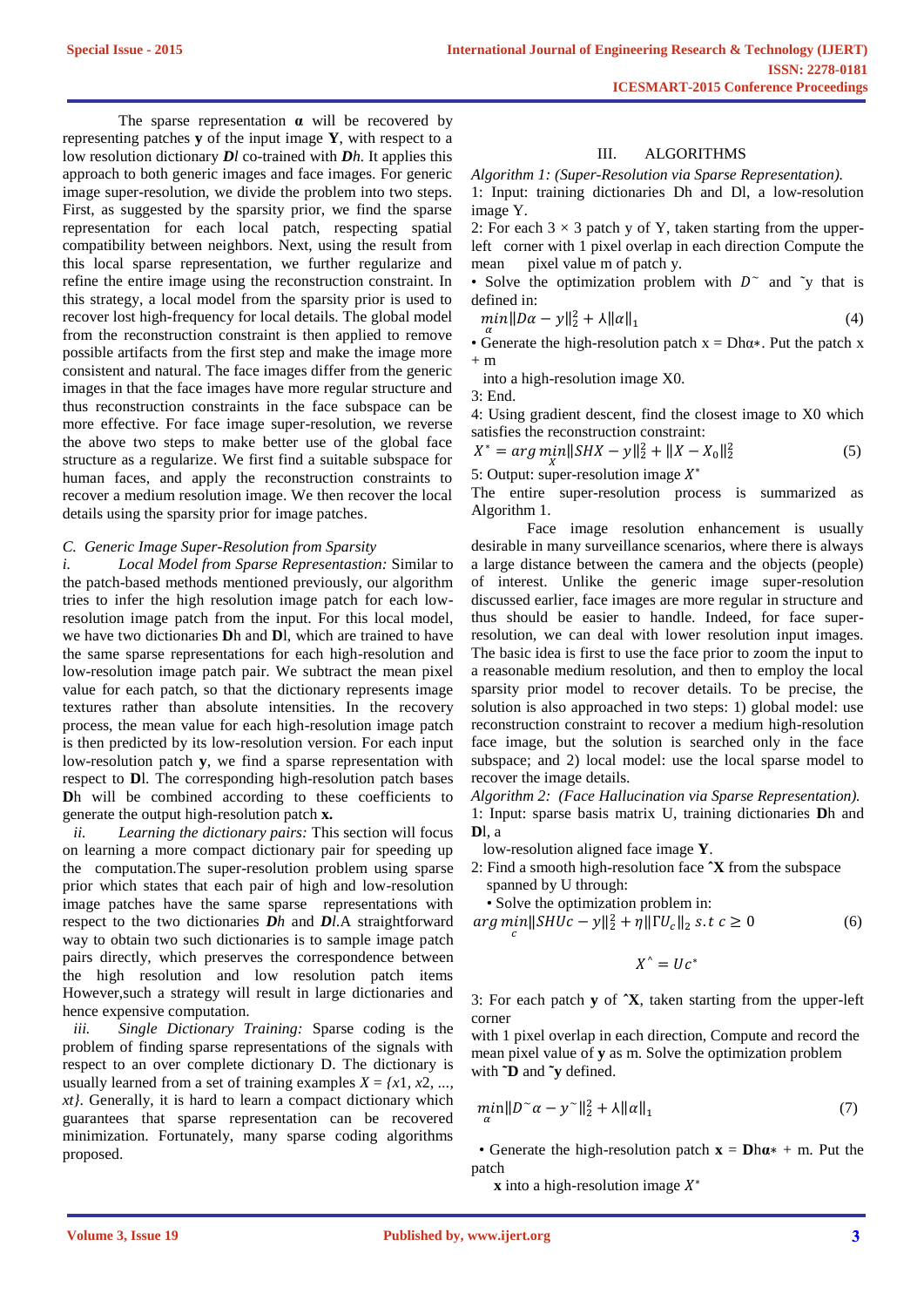4: Output: super-resolution face  $X^*$ . For estimated the high resolution face, and η is a parameter used to balance the reconstruction fidelity and the penalty of the prior term. In this project, we simply use a generic image prior requiring that the solution be smooth. Let Γ denote a matrix performing high-pass filtering. The final formulation is:

$$
c^* = \arg\min_c \|SHUc - y\|_2^2 + \eta \|TU_c\|_2 \text{ s.t } c \ge 0 \tag{8}
$$

 The medium high-resolution image ˆ**X** is approximated by  $Uc^*$ .

The prior term in suppresses the high frequency components, resulting in over-smoothness in the solution image. We rectify this using the local patch model based on sparse representation mentioned. The complete framework of our algorithm is summarized as Algorithm 2.

### IV. EXPERIMENTAL RESULTS

The main GUI window is designed to have two buttons along With a button to exit the GUI. The two buttons are to select different methods to implement blind resolution. The button that says 'Self a daptive blind super resolution' performs super resolution on the image. The next button 'Sparse representation' performs the sparse representation for single image. Hence we can compare the results of both the methods on same GUI. We can use the button 'Exit' to exit from the GUI window.



Fig 1:The main GUI of Analysis of Super Resolution

*A. Self-Adaptive Blind Super-Resolution Image Reconstruction GUI*



To select image which was already stored in image file, by click on the ' brows' button, that will show the registered images which are stored in image file and results with a title of original image that is show in below gui.

| w<br>gui                                                            | $\times$<br>$\overline{\phantom{0}}$ |  |
|---------------------------------------------------------------------|--------------------------------------|--|
|                                                                     |                                      |  |
| <b>Self Adaptive blind Super Resolution</b>                         |                                      |  |
| <b>Select Image File Name</b>                                       |                                      |  |
| <b>Brows</b><br>F:\amruta main proj\slids\ammu main proj\proj\4mt13 | <b>Apply Blind SR</b>                |  |
|                                                                     |                                      |  |
| <b>Resized Image</b>                                                | Image after Deblurring               |  |
|                                                                     |                                      |  |
| Original Image                                                      |                                      |  |
|                                                                     |                                      |  |
|                                                                     |                                      |  |
|                                                                     |                                      |  |
|                                                                     |                                      |  |
|                                                                     |                                      |  |
| UQI 97.5491<br>305.2393<br><b>MSE</b><br><b>PSNR</b> 23.2844        | $\%$                                 |  |
|                                                                     |                                      |  |

However, SR image reconstruction method generally contains ill-posed problem because of the insufficient number of low resolution images and it also contain ill-conditioned problem due to the registration and unknown blurring operators, and the solution from the reconstruction constraint is not unique. To overcome these problems Sparse Representation method is proposed.